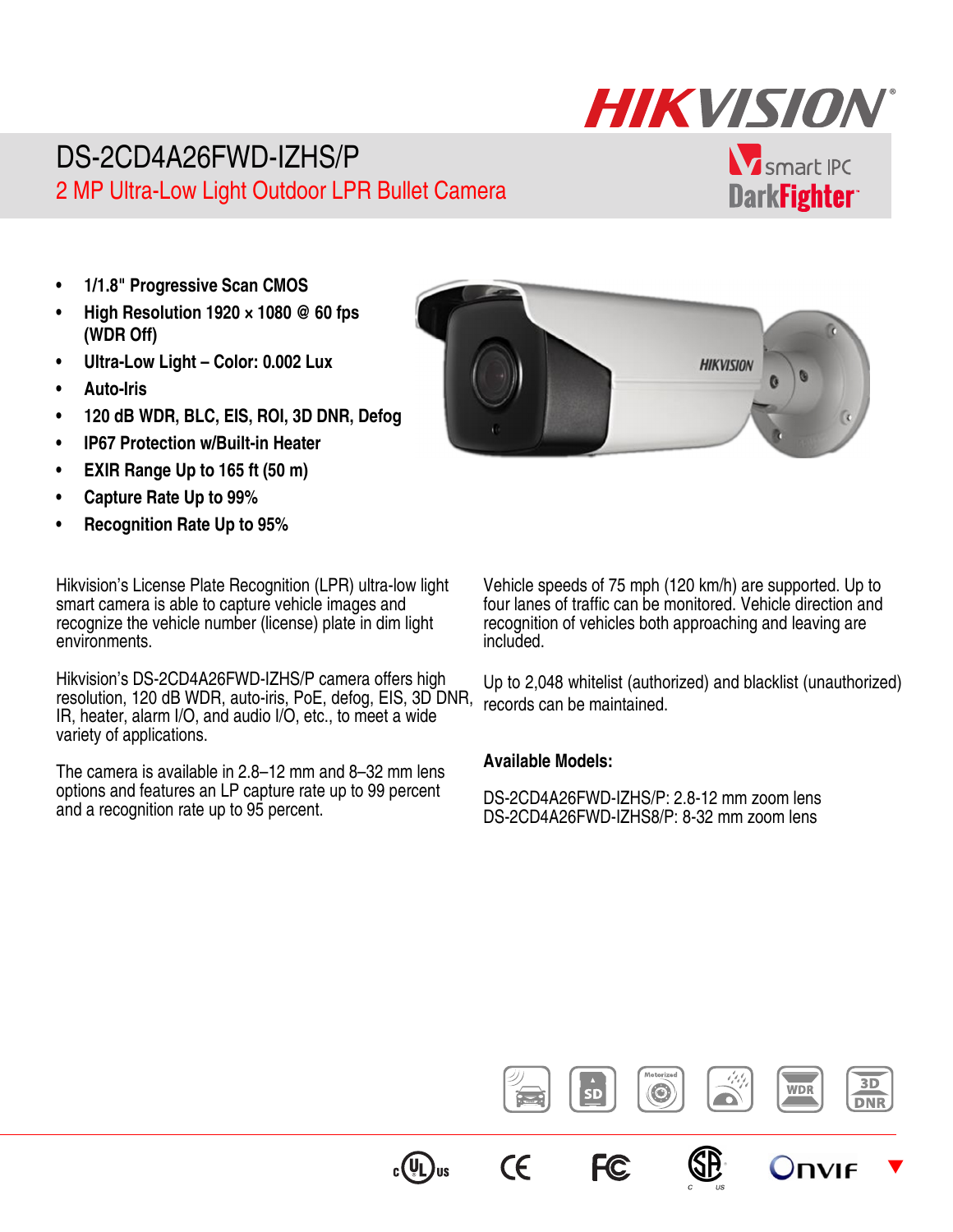## **Specifications**

|                                             | DS-2CD4A26FWD-IZHS/P                                                                                                                       |  |  |
|---------------------------------------------|--------------------------------------------------------------------------------------------------------------------------------------------|--|--|
| <b>Camera</b>                               |                                                                                                                                            |  |  |
| Image Sensor                                | 1/1.8" progressive scan CMOS                                                                                                               |  |  |
| Minimum Illumination                        | Color: $0.0027$ lux @ $f/1.4$ , AGC on; 0 lux with IR                                                                                      |  |  |
| <b>Shutter Speed</b>                        | 1 s to 1/100,000 s, supports slow shutter                                                                                                  |  |  |
| Lens                                        | 2.8 mm to 12 mm, $f/1.4$ , horizontal field of view: 92° to 32°; 8 mm to 32 mm, $f/1.4$ , horizontal field of view: 42° to 13.5°           |  |  |
| Auto Iris                                   | DC drive                                                                                                                                   |  |  |
| Day/Night                                   | IR cut filter with auto switch                                                                                                             |  |  |
| <b>Digital Noise Reduction</b>              | 3D DNR                                                                                                                                     |  |  |
| <b>WDR</b>                                  | 120 dB                                                                                                                                     |  |  |
| <b>Compression Standard</b>                 |                                                                                                                                            |  |  |
| Video Compression                           | Main stream: H.264/MPEG4; Sub stream: H.264/MPEG4/MJPEG; third stream: H.264/MPEG4/MJPEG                                                   |  |  |
| H.264 Type                                  | Baseline Profile/Main Profile/High Profile                                                                                                 |  |  |
| $H.264+$                                    | Supported                                                                                                                                  |  |  |
| Video Bit Rate                              | 32 Kbps to 16 Mbps                                                                                                                         |  |  |
| <b>Audio Compression</b>                    | G.711/G.722.1/G.726/MP2L2                                                                                                                  |  |  |
| Audio Bit Rate                              | 64 Kbps (G.711)/16 Kbps (G.722.1)/16 Kbps (G.726)/32-160 Kbps (MP2L2)                                                                      |  |  |
| Image                                       |                                                                                                                                            |  |  |
| <b>Maximum Resolution</b>                   | $1920 \times 1080$                                                                                                                         |  |  |
| Main Stream Maximum Frame Rate              | 50 Hz: 50 fps (1920 x 1080, 1280 x 960, 1280 x 720); 60 Hz: 60 fps (1920 x 1080, 1280 x 960, 1280 x 720)                                   |  |  |
| Sub Stream Maximum Frame Rate               | 50 Hz: 25 fps (704 $\times$ 576, 640 $\times$ 480, 352 $\times$ 288); 60 Hz: 30 fps (704 $\times$ 480, 640 $\times$ 480, 352 $\times$ 240) |  |  |
| Third Stream Maximum Frame Rate             | 50 Hz: 25 fps (1920 x 1080, 1280 x 960, 1280 x 720, 704 x 576, 640 x 480, 352 x 288)                                                       |  |  |
|                                             | 60 Hz: 30 fps (1920 $\times$ 1080, 1280 $\times$ 960, 1280 $\times$ 720, 704 $\times$ 480, 640 $\times$ 480, 352 $\times$ 240)             |  |  |
| Live View                                   | Up to 20 channels simultaneous views                                                                                                       |  |  |
| Image Enhancement                           | BLC/3D DNR/defog/EIS                                                                                                                       |  |  |
| Image Setting                               | Rotate mode, saturation, brightness, contrast, sharpness adjustable by client software or Web browser                                      |  |  |
| Region of Interest                          | Four fixed regions for each stream, and dynamic tracking                                                                                   |  |  |
| <b>Target Cropping</b>                      | Supported                                                                                                                                  |  |  |
| Day/Night Switch                            | Auto/schedule/triggered by alarm in                                                                                                        |  |  |
| <b>Analog Output</b>                        | Supported, CVBS (4CIF resolution)                                                                                                          |  |  |
| <b>Picture Overlay</b>                      | Logo picture can be overlaid on video with $128 \times 128$ 24-bit bmp format                                                              |  |  |
| <b>Road Traffic &amp; Vehicle Detection</b> |                                                                                                                                            |  |  |
| Accuracy                                    | Capture rate up to 99%, recognition rate up to 95% (if Hikvision LPR Camera Installation Manual carefully followed)                        |  |  |
| <b>Vehicle Speed</b>                        | Supports vehicle speeds under 74.6 mi/h (120 km/h)                                                                                         |  |  |
| <b>Line Numbers</b>                         | Up to four lines supported. Recommend setting 1 or 2 lines for best performance                                                            |  |  |
| <b>Direction</b>                            | Supports capture and recognition of vehicles both approaching and leaving                                                                  |  |  |
| <b>Whitelist and Blacklist</b>              | Up to 2,048                                                                                                                                |  |  |
| <b>Network</b>                              |                                                                                                                                            |  |  |
| Network Storage                             | Supports microSD/SDHC/SDXC card (128 GB), local storage and NAS (NFS, SMB/CIFS), ANR                                                       |  |  |
| Alarm Trigger                               | Road traffic, motion detection, video tampering alarm, network disconnected, IP address conflict, illegal login, HDD full,                 |  |  |
|                                             | HDD error<br>TCP/IP, ICMP, HTTP, HTTPS, FTP, DHCP, DNS, DDNS, RTP, RTSP, RTCP, PPPoE, NTP, UPnP, SMTP, SNMP, IGMP,                         |  |  |
| Protocols                                   | 802.1X, QoS, IPv6                                                                                                                          |  |  |
| <b>General Functions</b>                    | One-key reset, anti-flicker, three streams, heartbeat, password protection, privacy mask, watermark, IP address filter, mirror             |  |  |
| Standard                                    | ONVIF (profile S, profile G), ISAPI                                                                                                        |  |  |
| <b>Interface</b>                            |                                                                                                                                            |  |  |
| Communication Interface                     | 1 RJ-45 10M/100M Ethernet port                                                                                                             |  |  |
| Audio                                       | 1 audio input (line in/mic in), 1 audio output                                                                                             |  |  |
| Alarm                                       | 1 input, 1 output                                                                                                                          |  |  |
| Video Output                                | 1Vp-p composite output (75 $\Omega$ /BNC)                                                                                                  |  |  |
| On-Board Storage                            | Built-in microSD/SDHC/SDXC slot, up to 128 GB                                                                                              |  |  |
| <b>Reset Button</b>                         | Yes                                                                                                                                        |  |  |
| Audio                                       |                                                                                                                                            |  |  |
| <b>Environment Noise Filtering</b>          | Supported                                                                                                                                  |  |  |
| Audio I/O                                   | Supported                                                                                                                                  |  |  |
| Audio Sampling Rate                         | 16 kHz/32 kHz/44.1 kHz/48 kHz                                                                                                              |  |  |
| General                                     |                                                                                                                                            |  |  |
| Security                                    | Three-level user authentication management, user and password authorization, IP address filtering, security certificate as                 |  |  |
|                                             | HTTPS, lock user IP after pre-defined failed login attempts                                                                                |  |  |
| <b>Operating Conditions</b>                 | -40° to +140° F (-40° to +60° C), humidity 95% or less (non-condensing)                                                                    |  |  |
| <b>Power Supply</b>                         | 12 VDC ±10%, terminal block PoE (802.3at, class 4)                                                                                         |  |  |
| Power Consumption and Current               | -IZHS/P: 12 VDC, maximum 14.5 W, 1.3 A; PoE, maximum 19.2 W, 0.3 A to 0.5 A                                                                |  |  |
| IR.                                         | 850 nm IR wavelength, up to 164 ft (50 m) for 2.8 to 12 mm lens, up to 328 ft (100 m) for 8 to 32 mm lens                                  |  |  |
| Heater                                      | Supported                                                                                                                                  |  |  |
| Protection                                  | IP67, lightning protection, surge protection, voltage transient protection, anti-static protection                                         |  |  |
| <b>Dimensions</b>                           | Camera: $3.94" \times 4.09" \times 12.28"$ (100 mm $\times$ 103.9 mm $\times$ 311.8 mm)                                                    |  |  |
|                                             | Package: $15.20'' \times 6.14'' \times 6.10''$ (386 $\times$ 156 $\times$ 155 mm)                                                          |  |  |
| Weight                                      | 4.57 lb (2075 g)                                                                                                                           |  |  |